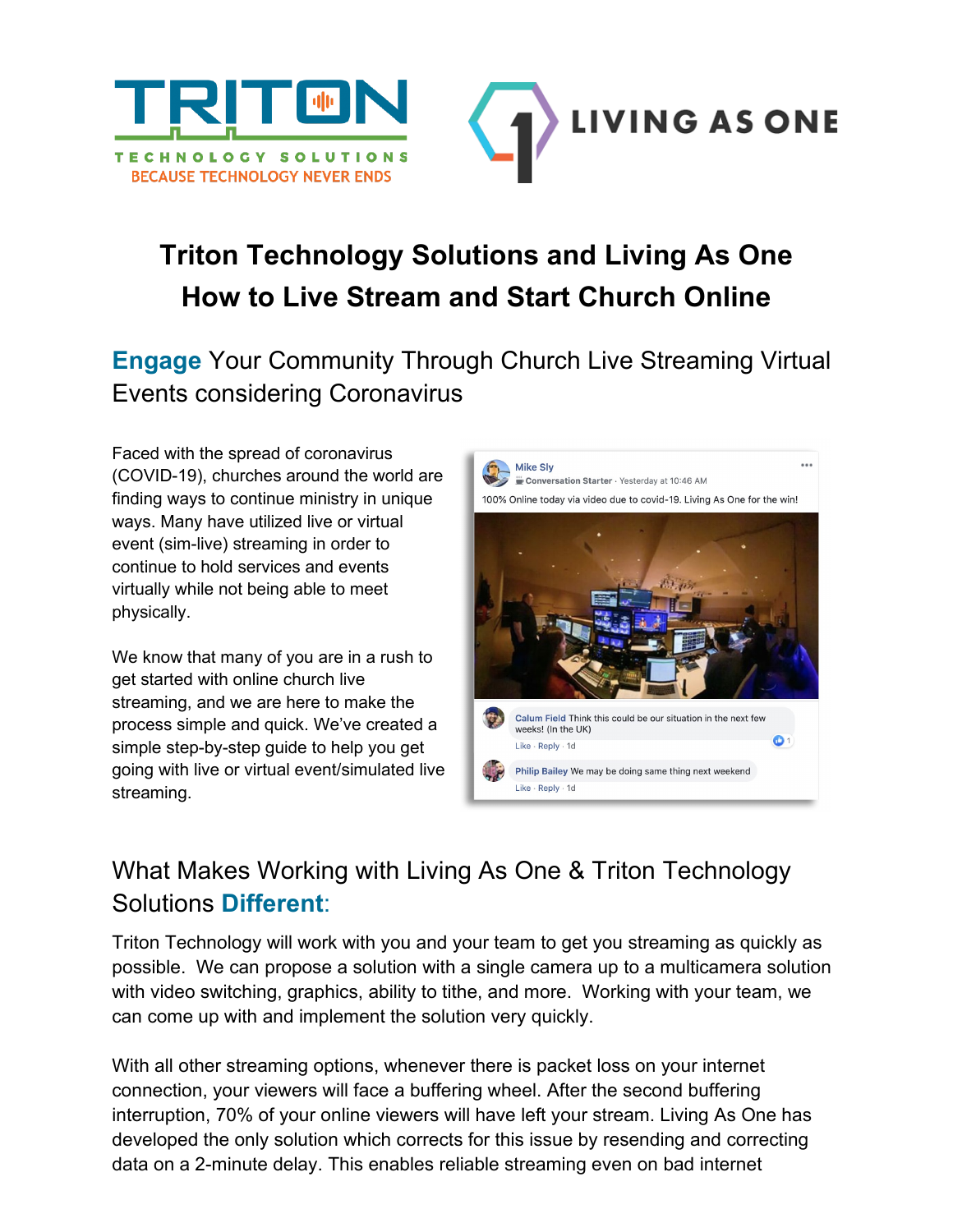connections and reduces streaming complaints by over 85% on average. This results in a much more stable online viewing experience that increases viewer retention and your online audience size over time.

# Get Started **Quickly** with **Reliable** Online Church Live Streaming

### **Step 1 – Plan your Video Gear**

The first step when planning a video setup for online streaming starts with cameras, switchers, and other infrastructure to record the service and switch between sources. Talk to Triton Technology Solutions about different camera and switcher options. If you already have these pieces, skip to Step #2.

#### **Cameras**

Many cameras these days work great for online streaming, but camcorders usually work better than DSLR/mirrorless cameras, which usually have a time restriction on how long they can record for. Some things to look for when comparing cameras:

- Resolution: Resolution refers to the image size that a camera will record and/or stream at. Most churches are currently streaming at 1080p maximum resolution, but 4k cameras will future-proof your setup.
- Output: Most cameras will include an HDMI output which can be used for some encoders and switchers, but HDMI is limited by a maximum cable length of about 50 feet. SDI, which is a more professional standard, features locking connectors and a much longer maximum cable length of up to 300 feet.
- PTZ (Pan-Tilt-Zoom) cameras would allow you to have multiple views from positions that you could not put an operator, control multiple cameras with one operator, and have rapid installation with potentially no running of additional power to support the camera positions. You could install a single camera but moving them or zooming the picture while on air can result in a service that is distracting.
- We recommend two cameras at a minimum of either manned or PTZ cameras for the best production value.

#### **Switcher**

A camera switcher should be used if you'd like to mix between multiple cameras or video sources going to a stream, including graphics or videos (full screen or overlayed). Make sure that the outputs of your cameras (SDI or HDMI) will match the inputs of your switcher or purchase an HDMI to SDI converter. Triton can help you decide on a switcher, whether you only want one camera and a feed from your presentation system or multiple cameras, presentation feeds, and added streaming graphics or multiple views and mixes of sources.

#### **Audio**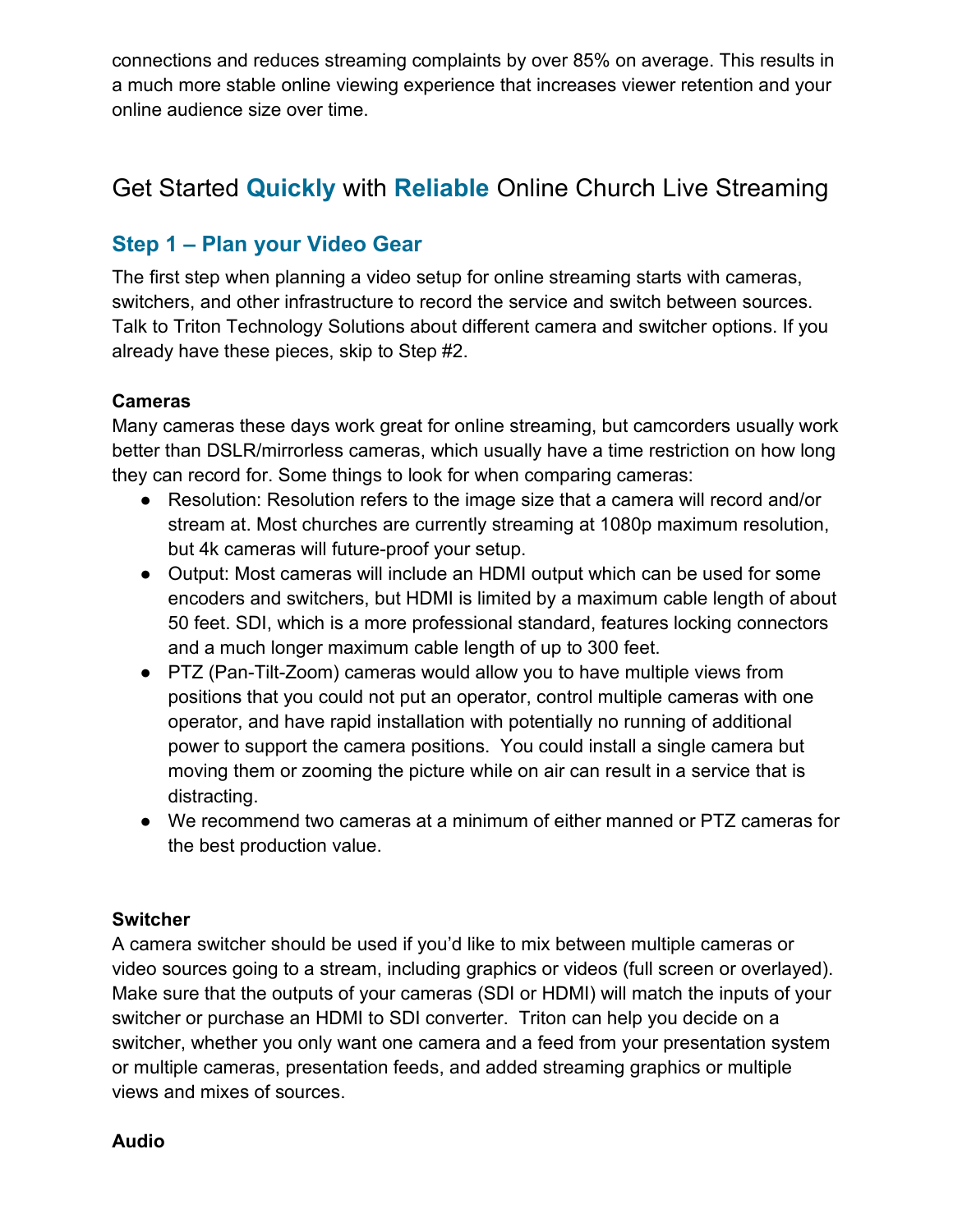For live stream audio, it's best to use a feed mixed specifically for broadcast which can either be on your existing mixer or a dedicated mixer, or at least from the house audio output of a mixer. We can work with you to determine the best path forward. Audio can either be run to a camera (usually with XLR inputs), into a switcher, or directly into a live stream encoder (often using an SDI audio embedder, which embeds the audio on the SDI signal, or an HDMI to SDI converter with embedder). Triton will help you get this setup and functioning as well as provide you with training and support.



## **Step 2 – Purchase an Encoder**

An encoder sends video data from a video system (such as cameras, video switchers, etc.) to online platforms such as Facebook, YouTube, and your website.

Living As One has three encoders to choose from, all of which provide perfect streaming by checking and resending the data, even on inconsistent connections.

- RAY | Low cost, portable encoder designed for web streaming single HD-SDI input up to 1080p
- PRISM Single-Channel | Enterprise-grade encoder for multisite and web streaming – single HD-SDI or HDMI input up to 4k, single PSU
- PRISM Dual-Channel | Enterprise-grade encoder for multisite and web streaming with dual video transmission- two HD-SDI or HDMI inputs up to 1080p each, primary and redundant PSU

#### **Note: Living As One Service Plans**

Living As One's monthly Web Platform service plan enables resilient streaming to your website, Facebook, YouTube, and other destinations (such as mobile apps, tv apps, etc.). The plans also include tools like automated scheduling and weekend phone/email support.

Some plan options include:

- Social Only: Stream to Facebook and YouTube simultaneously from LA1's cloud | \$99/mo
- Embed Only: Stream to website, Church Online Platform, etc. (1TB/mo bandwidth): \$229/mo
- Pro Web + Social: Stream to website (1TB/mo bandwidth, 3 bitrates cloud transcoding), social, apps, etc.: \$279/mo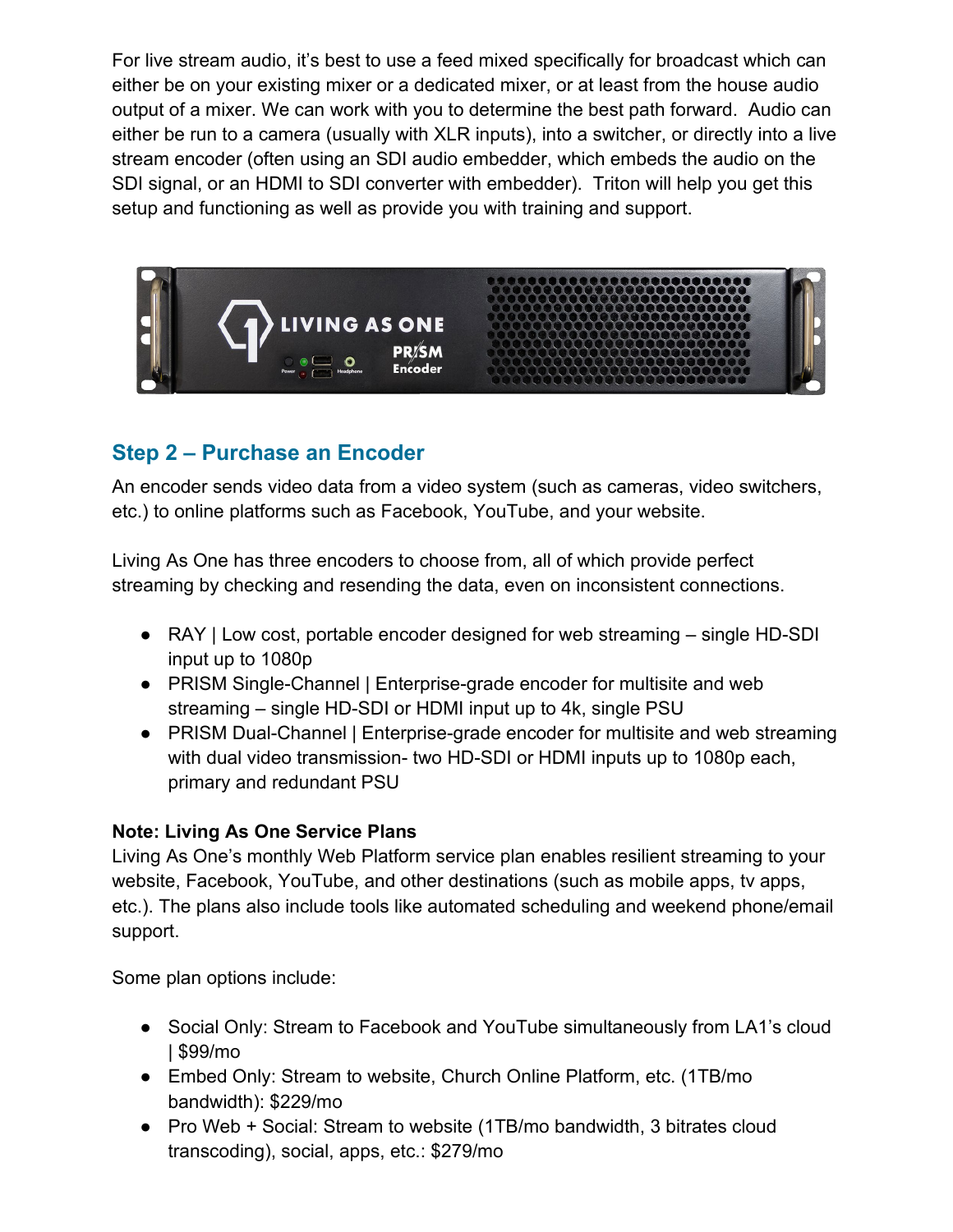● Enterprise: Stream to website (2 TB/mo bandwidth, 5 bitrates cloud transcoding), social, apps, etc.: \$429/mo

### **Step 3 – Install Your System and Get Set Up**

Many churches think that an inconsistent or slow internet connection will prohibit their ability to stream reliably. Under normal circumstances this is true, but because of the way that the Living As One Platform transmits data and corrects for errors, high-quality streaming is possible even on a bad connection. Streaming in 720p resolution is possible on as low as around 5Mbps, or 1080p on 10Mbps. No internet connection at all? You can even use a portable wired internet connection such as 4g hotspots with an ethernet connection.

Living As One provides simple checklists for initial gear installation, followed by an



onboarding call with a dedicated support team representative to complete setup and provide training.

After setup, streaming is managed through the simple Living As One Control page. Recurring events can be set up along with Facebook and YouTube simulcasting from the cloud (in full 1080p with stereo audio!). Scheduled events with start and stop automatically, so you can set once and forget.